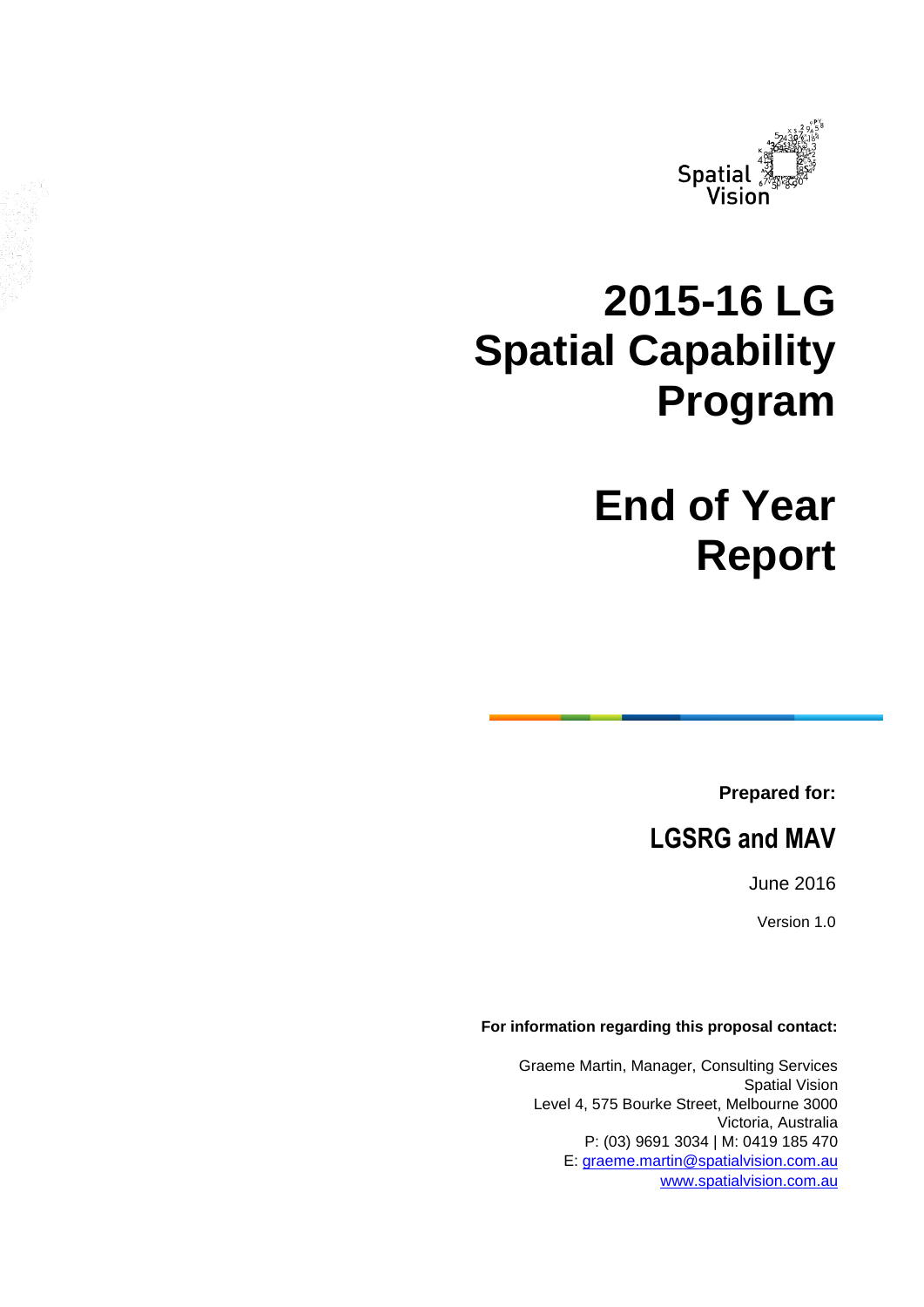

## **Contents**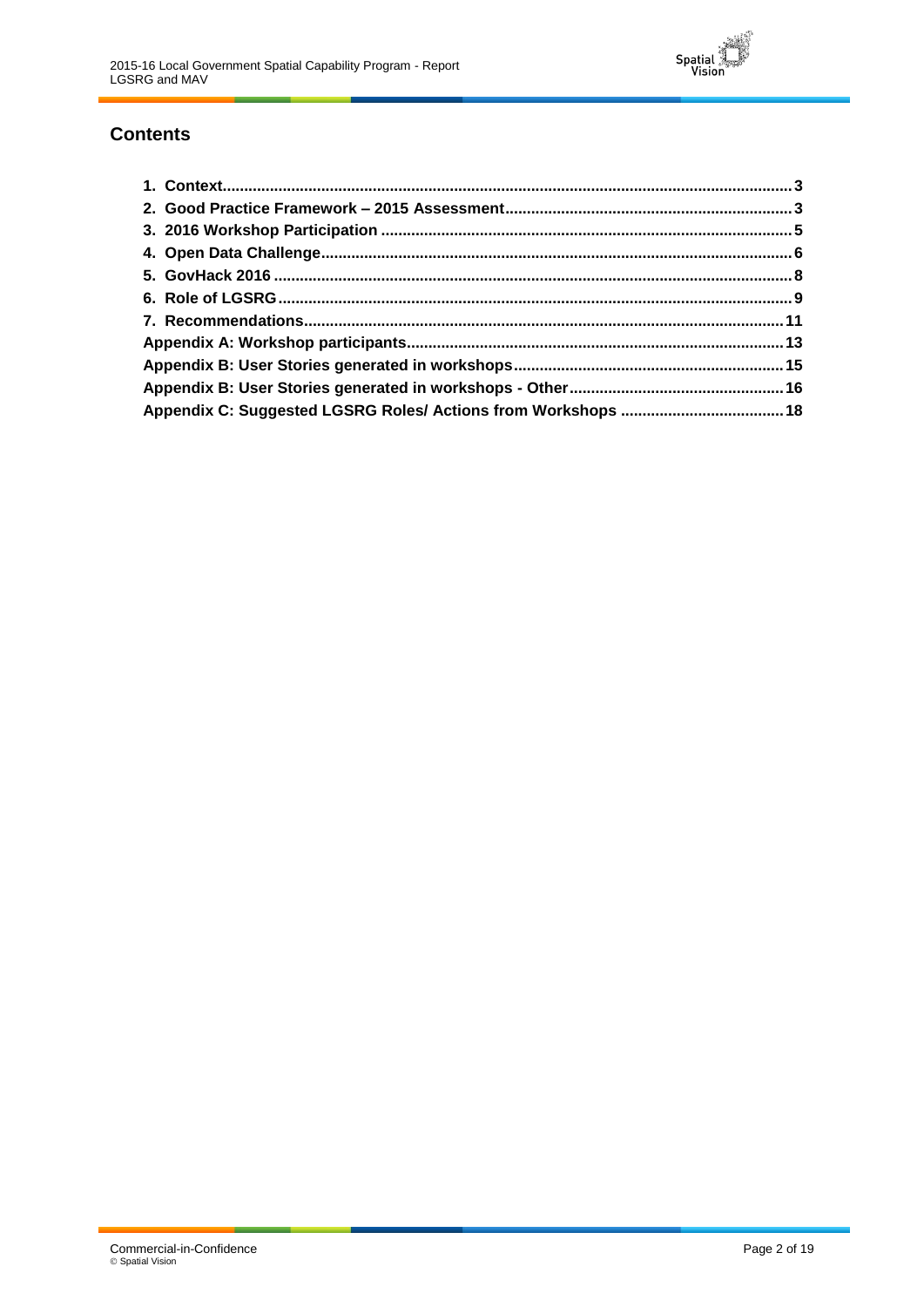

### <span id="page-2-0"></span>**1. Context**

Spatial (location) information and technologies are increasingly vital to Councils to support making decisions on investments in facilities, asset and services; reporting to government, and responding to customers and emergencies.

In 2013 a strategic vision was developed for the Victorian Local Government spatial sector: *Appropriate and effective spatial capability is established across all Local Councils and is recognised as fundamental to council efficiency and service delivery.*

The strategy was an initiative of the Local Government Spatial Reference Group (LGSRG) supported by the MAV. The council-wide strategy, a first for Australia, identifies a number of objectives to promote broad adoption and utilisation of GIS and spatial capabilities to support Council activities and services to the community.

This report summarises the outcomes from the 2015 – 2016 spatial capability program supported by Spatial Vision for the LGSRG.

## <span id="page-2-1"></span>**2. Good Practice Framework – 2015 Assessment**

The GIS Good Practice Framework provides a mechanism to highlight the relative ability of Council to meet core objectives and improve capabilities and awareness. Each year the take-up of the survey has increased. The Good Practice Framework was first implemented in 2013 and was completed by 50 of the 79 or 63% of Councils. In 2014, 75% of Councils took part and 80% in completed the 2015 assessment framework.

In 2015, the assessment framework covered five proficiency focus areas. The Statewide averages for the past three years are presented below.

| <b>Proficiency Focus Areas</b>                 | 2013 | 2014 | 2015 |
|------------------------------------------------|------|------|------|
| <b>Spatial Capability</b>                      | C    | C    | С    |
| <b>Core Data Maintenance</b>                   | C    | в    | в    |
| <b>Property and Rates Integration</b>          | В    | в    | в    |
| <b>Asset Management to GIS Integration</b>     | N/A  | C    | C    |
| <b>Community Engagement &amp; Self Service</b> | N/A  | N/A  |      |

The 2015 assessment introduced a new Proficiency Focus Area for Community Engagement and Self-service. The lower rating for this proficiency is indicative of this being relatively new area for Councils to invest their limited resources.

| (Best grade) |  | (Lowest grade) |
|--------------|--|----------------|

The increase in the number of councils participating highlights an increasing awareness of the significants of spatial capabilities to councils. In addition, detailed analysis of the results for each proficiency area indicated that the spatial capabilities of Councils are steadily improving. These outcomes support the vision of the sector strategy.

#### **Recommendation:**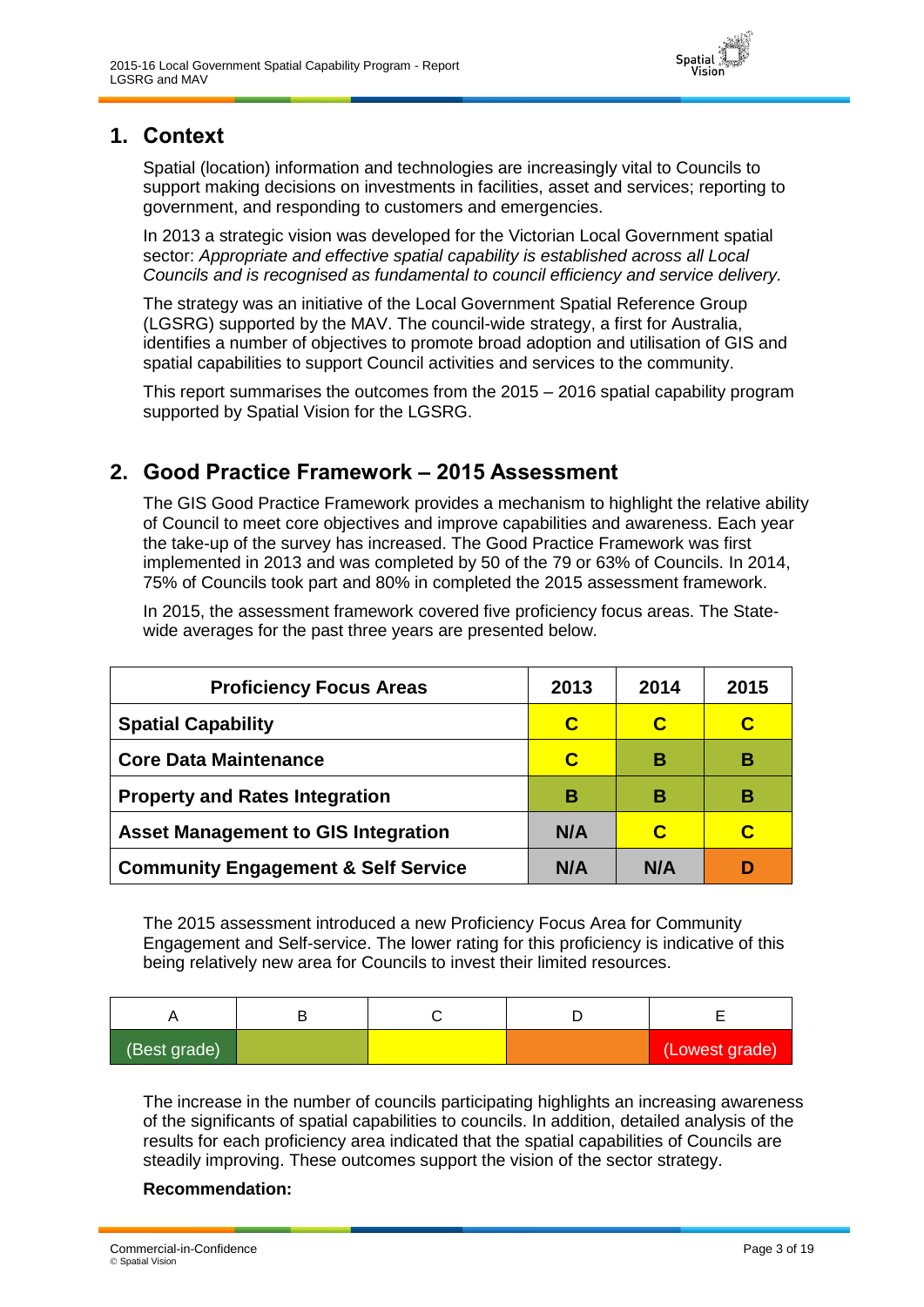

For 2016 the addition of another new proficiency area is not recommended. However, the questions under the existing five areas should be reviewed and potentially an additional question or two included expanding the significance of publishing open data.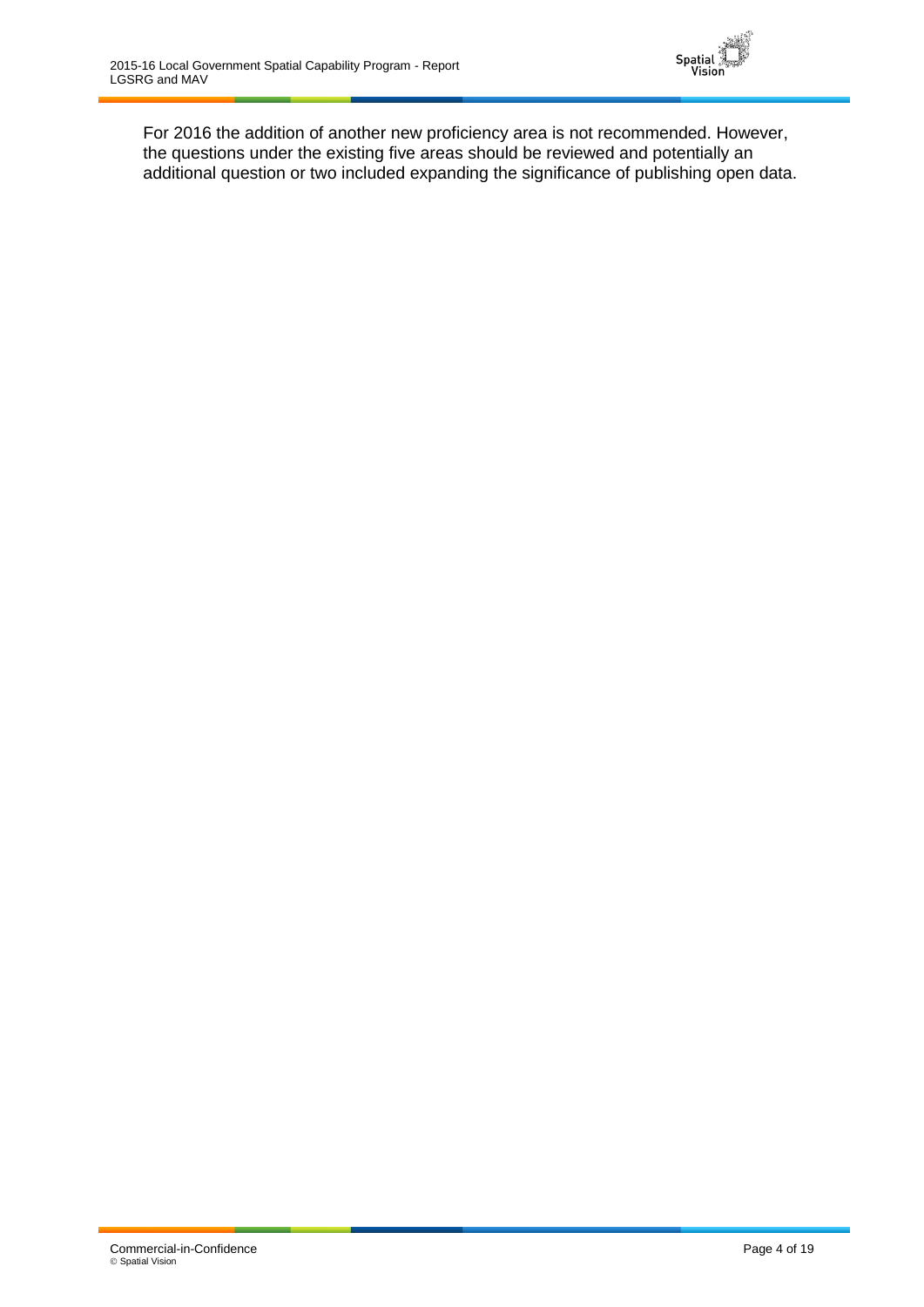

## <span id="page-4-0"></span>**3. 2016 Workshop Participation**

One of the aims of the Victorian Local Government spatial strategy was to engage with GIS Managers and Coordinators to encourage further capacity development, innovation and cooperation between Councils. To that end, over the past four years a series of workshops have been held around the state for interested council officers. In 2016 the four Spatial Capability workshops were undertaken at Melbourne, Nunawading, Benalla and Ararat.

#### **Agenda for the 2016 workshops**

|                | 2222                                                          |  |
|----------------|---------------------------------------------------------------|--|
|                | <b>Introductions</b>                                          |  |
| $\overline{2}$ | Good Practice Framework outcomes from 2015                    |  |
| з              | Community Engagement tools                                    |  |
| 4              | 2016 Council Open Data Target                                 |  |
|                | <b>Break</b>                                                  |  |
| 5              | Utilising Open Data for Community Engagement                  |  |
| 6              | Open Data and Open Council Data Toolkit                       |  |
|                | Lunch                                                         |  |
| $\overline{7}$ | Update from DELWP on Vicmap and related spatial services      |  |
| 8              | MAV Collaborative Road Project                                |  |
| 9              | Future trends and common challenges in geospatial information |  |
|                | management                                                    |  |
|                | <b>Break</b>                                                  |  |
|                | 10 Role of LGSRG and the committee                            |  |
|                |                                                               |  |

The workshops were very well attended and appreciated. In total 46 council officers attended representing 37 councils. The overall (average) feedback assessment from participants was 4.4 on a scale 1 to 5 for *How usefulness of workshop to you*.

The national Locate16 conference was held in Melbourne in April, not long before the workshops. As it transpires, less than a handful of workshop participants attended Locate16 and most that did were there on the free day to talk to vendors. This situation highlights the importance of LGSRG reaching out to councils by provision of regionbased workshops. This finding is further emphasized by the following feedback from participants on 'the best thing about the workshops'.

#### *Exchange of ideas and new information*

*A chance to step outside day to day work and see what is happening outside your LGA. Workshops are small enough that there is plenty of opportunities to interact*

*Well targeted and current issues. Allows me to get my focus off my day to day tasks.*

A number of the findings from the workshops are discussed in other sections of this report.

#### **Recommendation:**

The LGSRG is recommended to continue to hold four regional based workshops.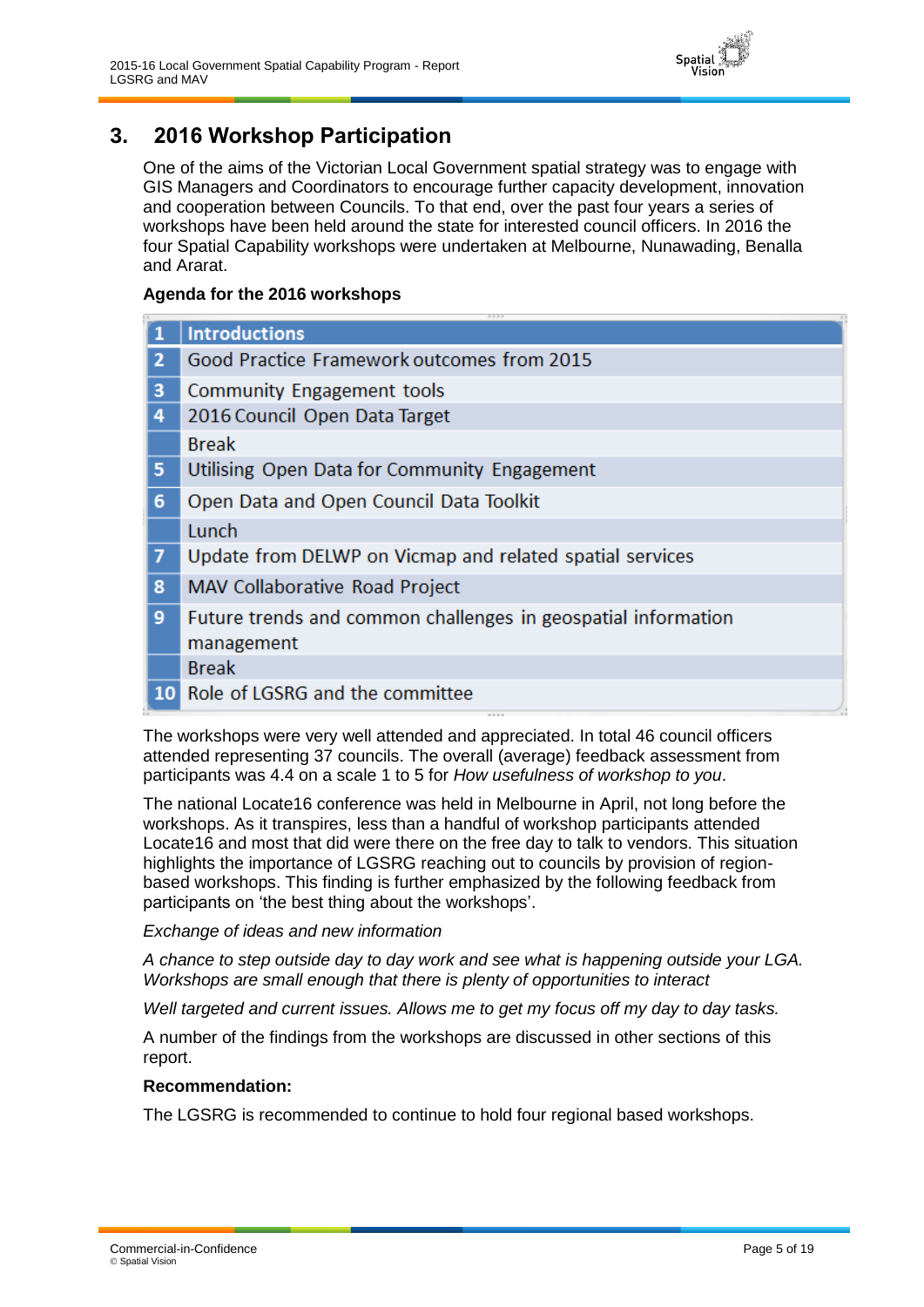<span id="page-5-0"></span>

The 2016 workshops introduced the 'open data challenge' and facilitated discussion on how and why councils could and should participate.

Spatial

**The challenge:** That 50% of all Councils to publish three defined datasets by the end of this calendar year and 75% of all Councils by mid next year.

The defined datasets should be:

- data that most councils would hold;
- least resistance to publishing;
- good benefits to Councils for making them available;
- would service the community,
- there is a defined Open Council standard for the dataset.

The three agreed datasets and their publication status:

| Data               | $1st$ June 2016 | 50% (39) gap |
|--------------------|-----------------|--------------|
| Garbage collection | 16              | 23           |
| Playgrounds        |                 | 34           |
| Dog walking zones  |                 | 36           |

A session in each workshop focussed on identifying User Stories, examples of how people could use the three datasets. The User Story is a simple format that captures: who, what and why.

As who, I want

A summary of the User stories gathered in the workshops can be found in Appendix B.

At the workshops most officers indicated there willingness to participate in the open data challenge however, there are potentially a range of constraints that may limit involvement. The major limitation is lack of organisational support to publish open data.

As highlighted in the workshops, CEO's of MAV member councils have endorsed Open Data Policy through the State Council resolution 15 May 2015.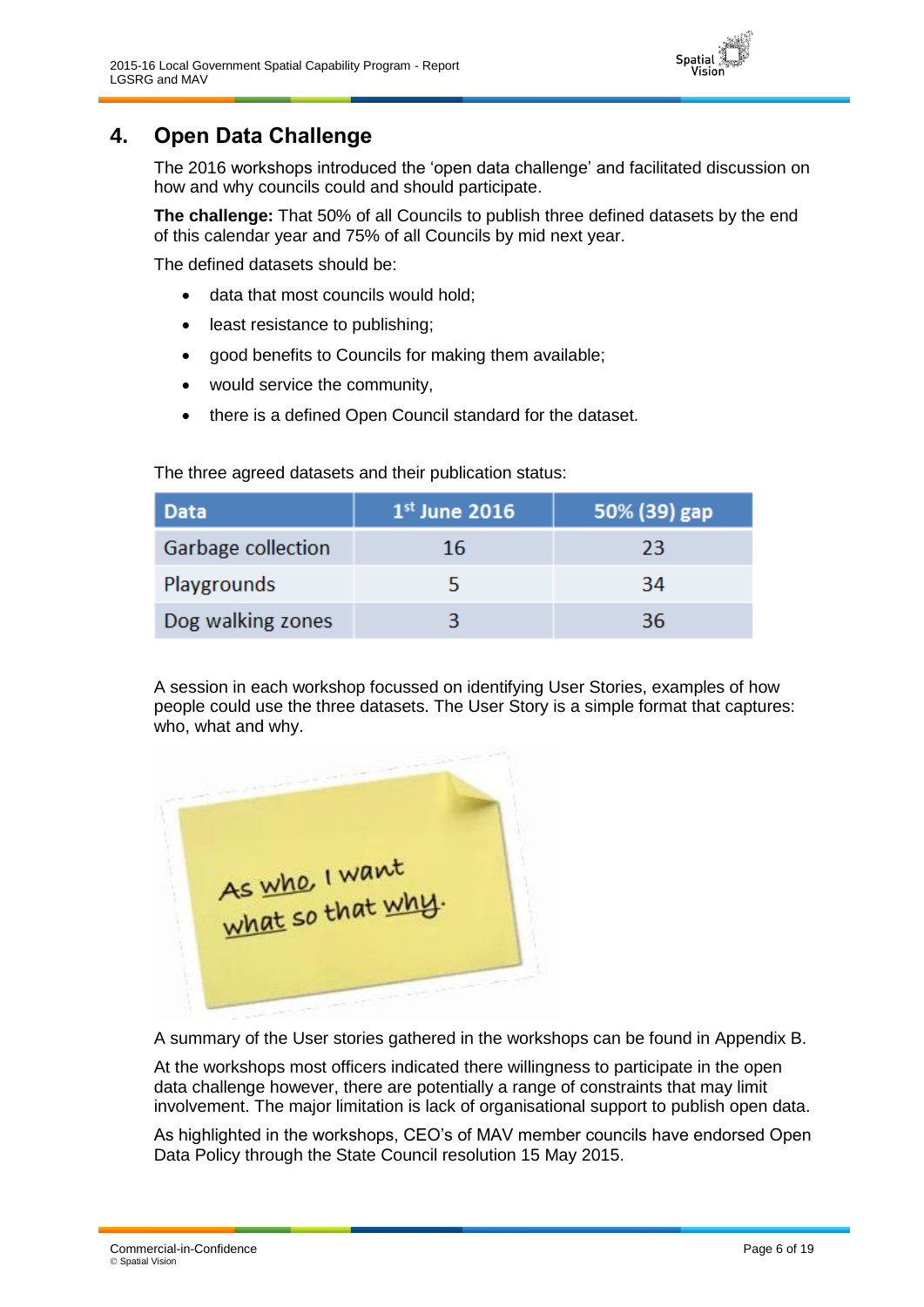



**STATE COUNCIL** 15 May 2015 **RESOLUTIONS FROM MEMBER SHIP** 

#### **Rate Capping**

That the Municipal Association of Victoria calls upon the Victorian State Government to immediately review its policy regarding the capping of Municipal rates and, in partnership with Local Government and the Municipal Association of Victoria, develop a range of measures that will assist Councils to better meet structural and economic constraints to

#### Open data policy

Council across Victoria commit to adopting Open Data/Data Access policies to contribute to the information available on the data.gov.au website.

#### **Wood Encouragement Policy**

That the MAV endorse Latrobe City Council's Wood Encouragement Policy and accept it as a policy of the MAV.

#### Increase in social and affordable housing

That the MAV:

- a. Write to the State Minister for Housing, the Minister for Planning and the Minister for Community Services advocating for an increase in social and affordable housing through changes to the Planning Act.
- Write to the State Minister for Housing, the Minister for Planning and the Minister for b. Community Services advocating to release surplus and under-utilised State owned land for diverse housing development and through support for innovative approaches to social housing, with a focus on the Eastern Region of Melbourne, which has the lowest rates of social housing and housing affordability across the State.

Page 9 of 10

#### **Excerpt of State Council Resolution**

The Open Data Toolkit website addresses many of the concerns held by council officers.

The second major constraint was how to do it. Councils generally have limited resources so they need guidance on how to do it easily. In the final workshop, a Geelong officer demonstrated how to load data into data.gov.au. The demonstration was very well received.

The workshops have kicked-off the 'challenge, it now rests with the LGSRG committee to build the momentum to encourage Councils to get involved and congratulate those that publish their data.

#### **Recommendations:**

The LGSRG committee broadly promote Council involvement in publishing Open Data as a state-wide initiative using the data challenge to demonstrate progress. Sponsorship of a prize at GovHack 2016 would be a good starting point.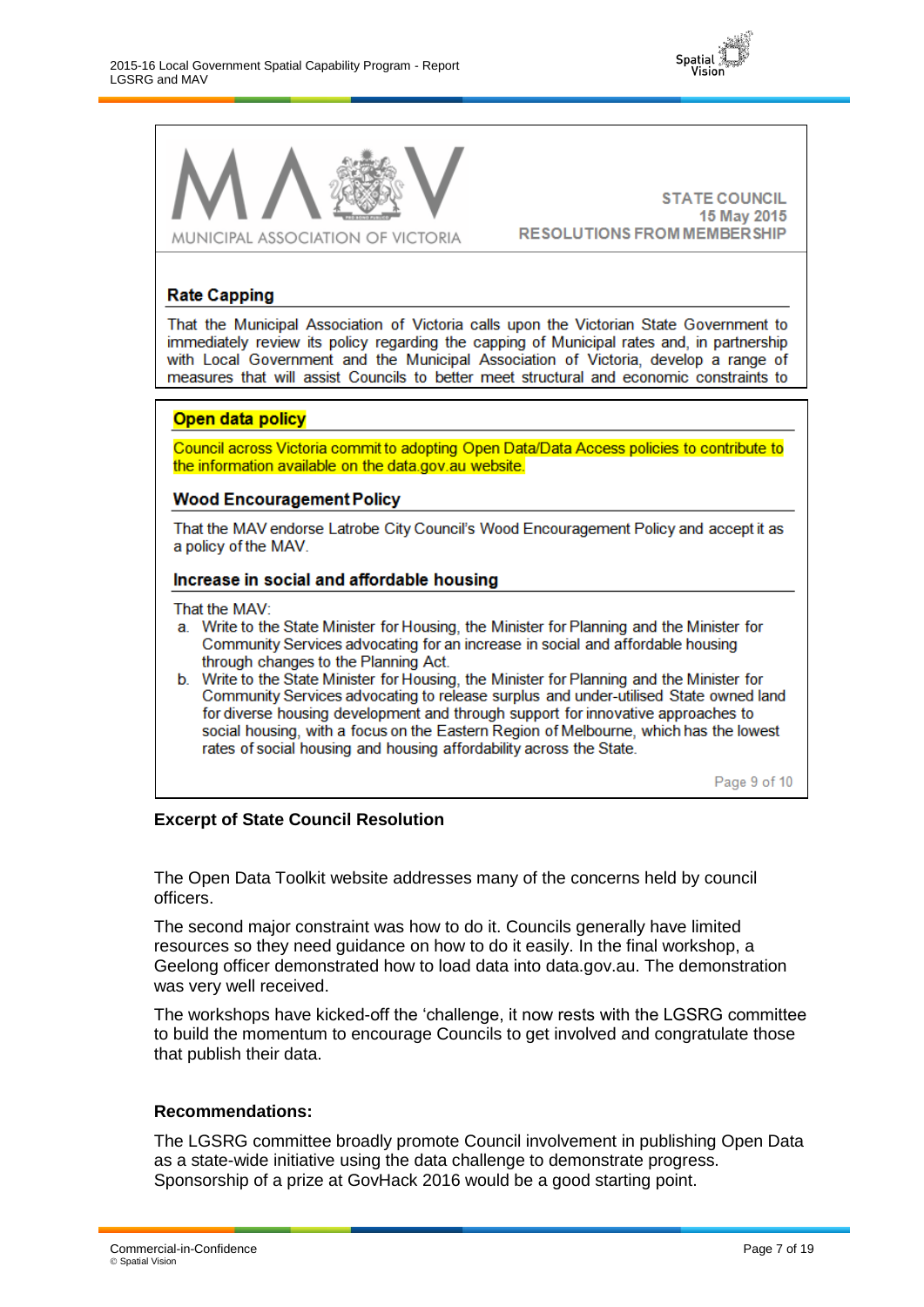

The LGSRG committee promote the data challenge and report on progress. MAV Technology approved the use of the Open Data Toolkit website to include a live report on progress. The LGSRG should build a web-based reporting tool.

The User Stories are published via the Open Data Toolkit website to encourage developers to design applications to utilise Local Government data.

The LGSRG arranged online demonstrations and/or short videos to support GIS officers. These may include showing people:

- how to publish data via data.gov.au
- how to set up scripts/ tools to regularly publish
- how to consume web services from data.gov.au.

### <span id="page-7-0"></span>**5. GovHack 2016**

The LGSRG can get involved in the next GovHack event by way of sponsorship for the event and a prize. The sponsorship assists to run the various events that are held around Victoria. GovHack is run by volunteers. Last year, the GovHack team only had \$9,000 to run the Melbourne GovHack event, the largest in the country, it generated 40 projects. The event was a major success because it is supported by volunteered or time and support-in-kind.

LGSRG is recommended to contribute \$1,000; \$500 that would go towards sponsorship of the state-wide events and \$500 for an LGSRG award goes under the Bounty category that is focused on specific datasets.

The GovHack events will be held over the weekend of July 29- 31.

Prior to the GovHack weekend, there is a 'Meet The Data Owners' event July 11. It is really important that LGSRG represents attend to pitch to the audience why we want them to focus on our data and respond to their questions.

The Victorian award night will be in mid-September. With respect to assessment of the entries, the GovHack organiser have a panel and standard approach to judging entries. The panel can be asked to shortlist entries for LGSRG to make the final selection or do it on behalf of LGSRG.

#### **Recommendations:**

The LGSRG sponsor the 2016 GovHack and a prize.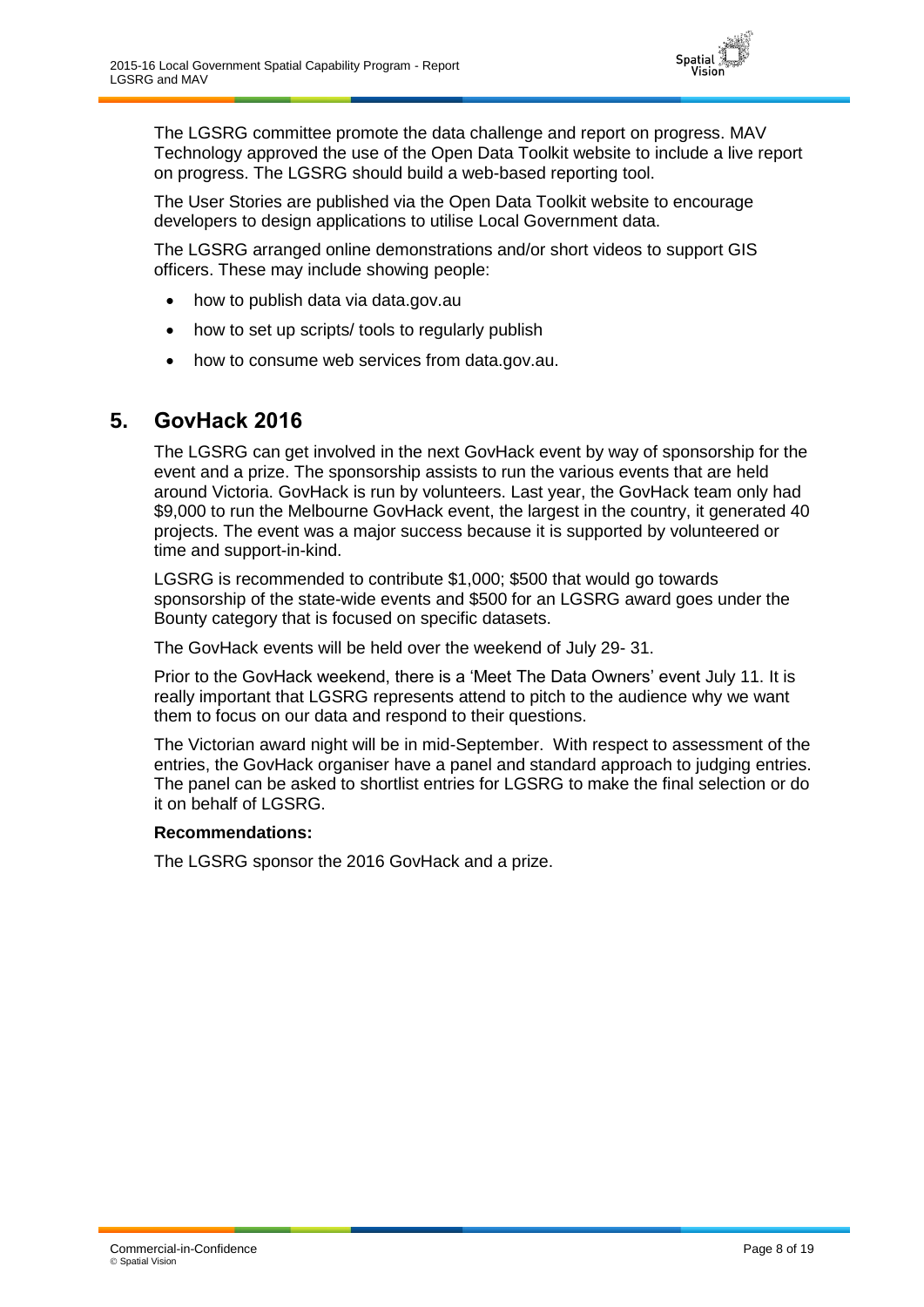

# <span id="page-8-0"></span>**6. Role of LGSRG**

The final session of the workshop asked participants to identify the role they considered that the LGSRG could play to assist them in their roles and across the sector. First of all, there was broad support for the LGSRG. In addition, there was a lot of interesting discussion and feedback worth noting. The feedback can be broadly classified as improving communications around existing roles and services and considering new services is summarised as follows.

#### **Summary for Improved Communications**

Improve communications on role, actions and successes:

- Recognised as voice for Councils  $\bullet$
- Representative of Councils in different forums including Spatial Council  $\bullet$
- Assist, support and encourage collaboration across Local Government  $\bullet$
- Advocate and conduit to State and Federal Governments  $\bullet$
- Advocacy of profession in Councils
- Promote standards and consistency across Councils  $\bullet$
- Identify best practice across Local Government, support learning from each other  $\bullet$
- Provide opportunities for Council GIS people to get together  $\bullet$
- Run workshops to improve spatial capabilities  $\bullet$
- Ensure Govt/ MAV projects take Local Government spatial capabilities into account
- Share knowledge and ways of doing things
- Motivate and encourage people to get into Council GIS jobs  $\bullet$
- Bring together spatial requirements across LGA's  $\bullet$
- Newsletters and snap surveys more widely distributed including to managers of GIS  $\bullet$

#### **Summary of Suggested Role / Services**

Coordinate and challenge people to do things as a sector: Assist planning and implementation of GDA 2020  $\bullet$ Publish open data Drive 'open data' agenda Promote standards for open data  $\bullet$ Set challenge and encourage involvement • Encourage publishing, provide support, demonstrations, advice Help connect people, create/foster a geospatial community Provide online forum for sharing and solving issues and using new technologies Provide ability to get know your neighbouring Council GIS/ Data engines Provide hands-on demonstrations, case studies, quick demo's. eg. demo of uploading data to data.gov.au - post it as video Promote importance of spatial/GIS to CEO's: Increase awareness of role and significance of 'Data Scientists (GIS officers) in Councils, across Local Government Support understanding of the value of GIS outside just maps

Advertise meeting agenda to encourage anyone to listen and watch meetings

- Enable people to join meetings use goto (or similar) webinar tools  $\bullet$
- $\bullet$ Record and publish meetings

Assist regional GIS groups and support running of meetings and communications:

- $\bullet$ calendar of meetings
- contact details for members
- use google group to share documents

The role statements captured at each workshop can be found in Appendix C.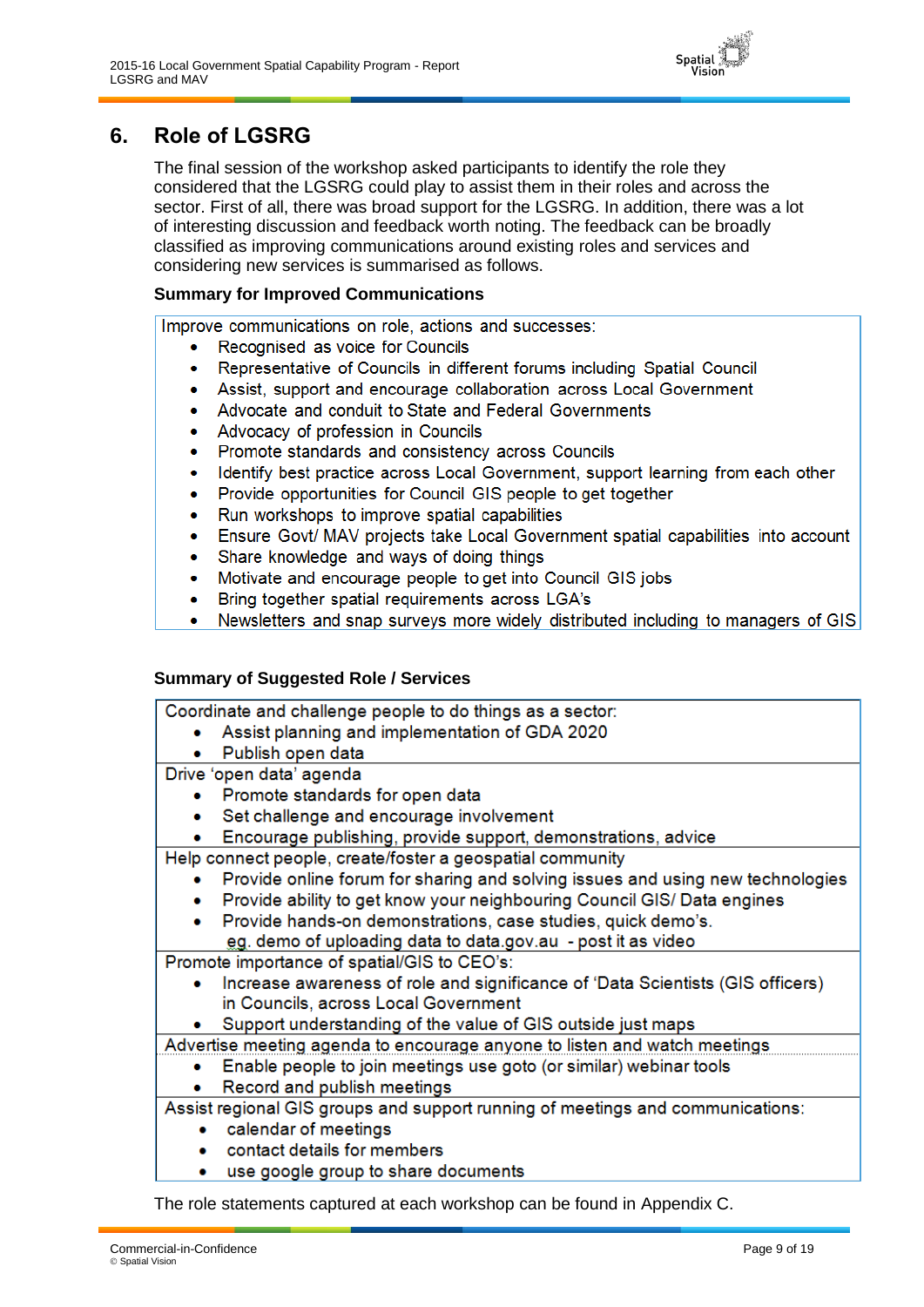

The following table of existing services provided by the LGSRG was put to each of the four workshop groups and was well supported.

#### **Existing Services**

| <b>Service</b>                                                                                  | Not P                     | Paid   |
|-------------------------------------------------------------------------------------------------|---------------------------|--------|
| Victorian Spatial Council (VSC) representation                                                  |                           |        |
| Representation on various initiatives                                                           | v                         | v      |
| Document resources (via webpage)                                                                | $\boldsymbol{\mathsf{x}}$ | v      |
| Spatial capability state-wide survey and reports<br>Spatial capability Council specific reports | ✔<br>Х                    | V<br>Ú |
| Good Practice Framework workshops                                                               | ັ                         |        |
| Newsletters and Snap surveys                                                                    | ✔                         | ✔      |
| Regular meetings for planning and issues                                                        | v                         | ✔      |
| <b>Spatial Capability Strategy</b>                                                              |                           |        |
| Liaison with DELWP                                                                              |                           |        |
| Councils Spatial Capabilities Atlas (via webpage)                                               | $\boldsymbol{\mathsf{x}}$ |        |

#### **Recommendations:**

The LGSRG committee treats the replacement of the website as a high priority. The website should be a vehicle to support individual Council officers with information and tools but also inform a wider audience about the LGSRG and address a number of the issues raised about its role. There does not necessarily need to be one website to replace serve both functions.

The LGSRG continues to find opportunities to promote the work that it performs and celebrate achievements. For example, with City of Frankston's permission, the LGSRG publishes a summary of Juan's paper.

The LGSRG seeks the opportunity to present a summary of Juan's paper to a MAV CEO forum.

The LGSRG seeks further opportunities to champion the publishing and consumption of open data.

The LGSRG encourages GIS officers to participate in bi-monthly meetings via GoToMeeting. This will require arranging the agenda to make one section relevant to non-committee members and publishing of the agenda.

The LGSRG establish web-based tools to enable people to get to know their neighbouring Council counterparts and to arrange regional meetings.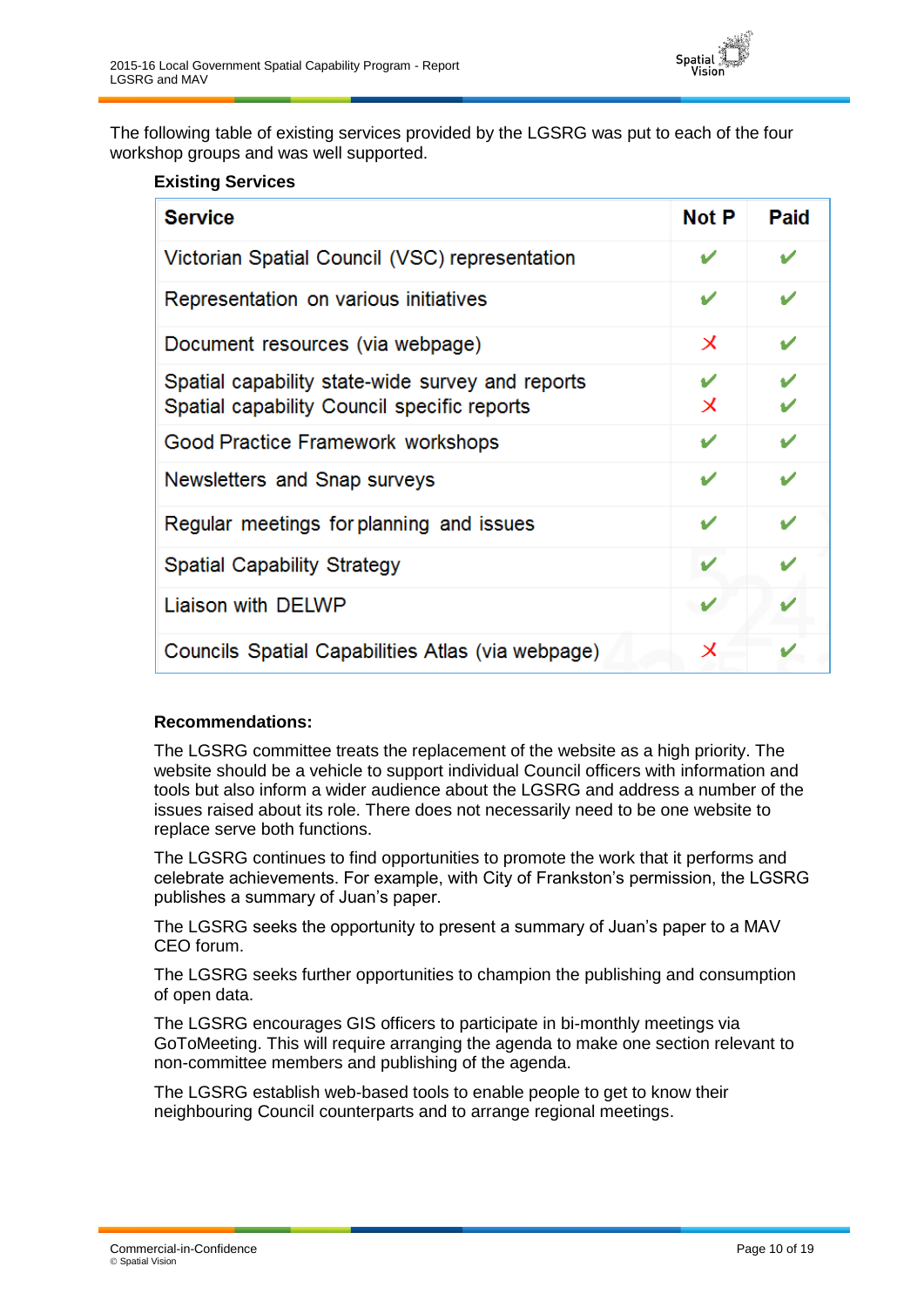

## <span id="page-10-0"></span>**7. Recommendations**

In summary the following recommendations are made:

#### Good Practice Framework 2016:

For 2016 the addition of another new proficiency area is not recommended. However, the questions under the existing five areas should be reviewed and potentially an additional question or two included expanding the significance of publishing open data.

#### 2017 Workshops:

The LGSRG is recommended to continue to hold four regional based workshops.

#### Open Data:

The LGSRG committee broadly promote Council involvement in publishing Open Data as a state-wide initiative using the data challenge to demonstrate progress.

The LGSRG committee promote the data challenge and report on progress. MAV Technology approved the use of the Open Data Toolkit website to include a live report on progress. The LGSRG should build a web-based reporting tool.

The User Stories are published via the Open Data Toolkit website to encourage developers to design applications to utilise Local Government data.

The LGSRG arranged online demonstrations and/or short videos to support GIS officers. These may include showing people:

- how to publish data via data.gov.au
- how to set up scripts/ tools to regularly publish
- how to consume web services from data.gov.au.

#### GovHack 2016:

The LGSRG sponsor the 2016 GovHack and a prize.

#### Role of LGSRG:

The LGSRG committee treats the replacement of the website as a high priority. The website should be a vehicle to support individual Council officers with information and tools but also inform a wider audience about the LGSRG and address a number of the issues raised about its role. There does not necessarily need to be one website to replace serve both functions.

The LGSRG continues to find opportunities to promote the work that it performs and celebrate achievements. For example, with City of Frankston's permission, the LGSRG publishes a summary of Juan's paper.

The LGSRG seeks the opportunity to present a summary of Juan's paper to a MAV CEO forum.

The LGSRG seeks further opportunities to champion the publishing and consumption of open data.

The LGSRG encourages GIS officers to participate in bi-monthly meetings via GoToMeeting. This will require arranging the agenda to make one section relevant to non-committee members and publishing of the agenda.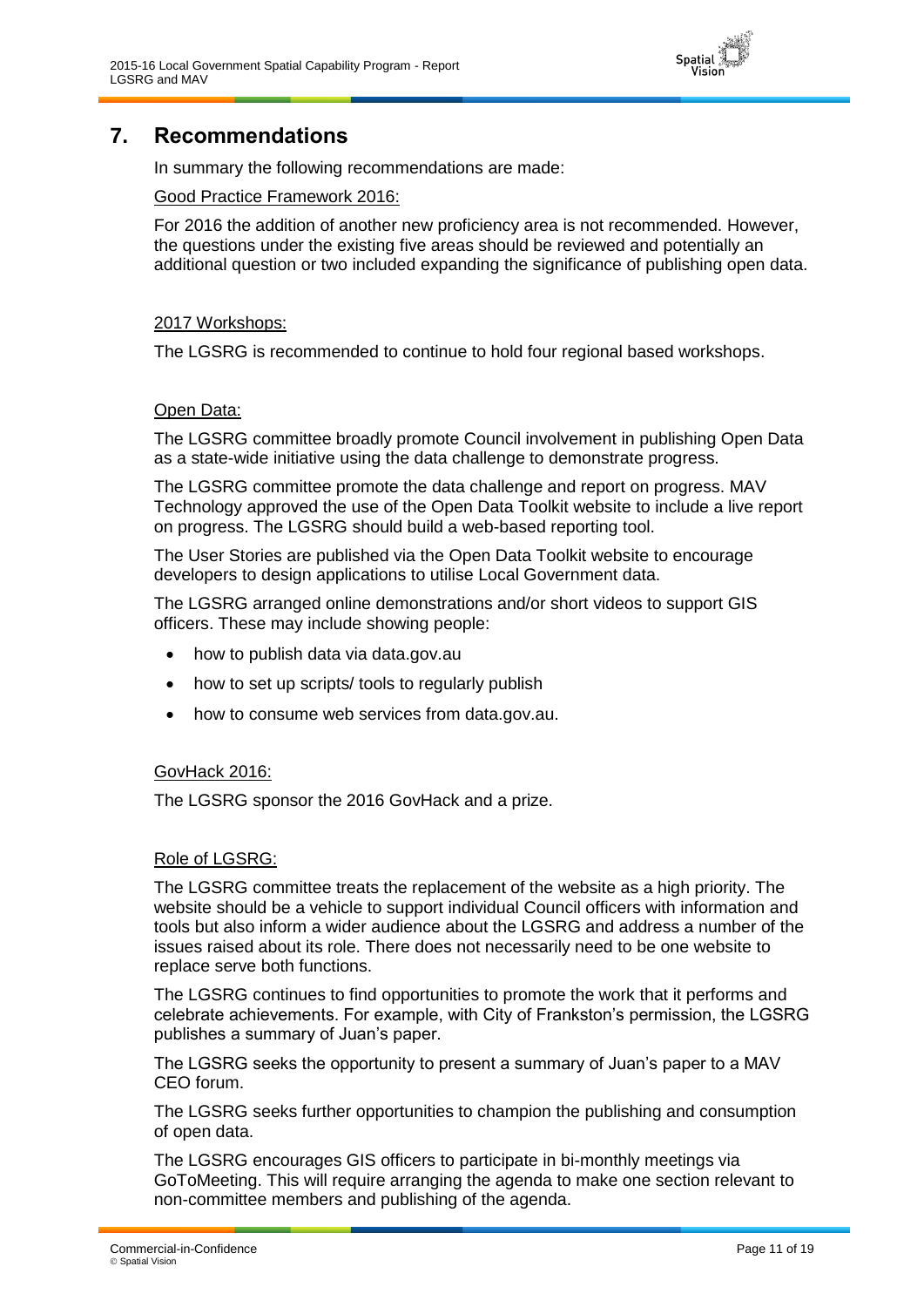

The LGSRG establish web-based tools to enable people to get to know their neighbouring Council counterparts and to arrange regional meetings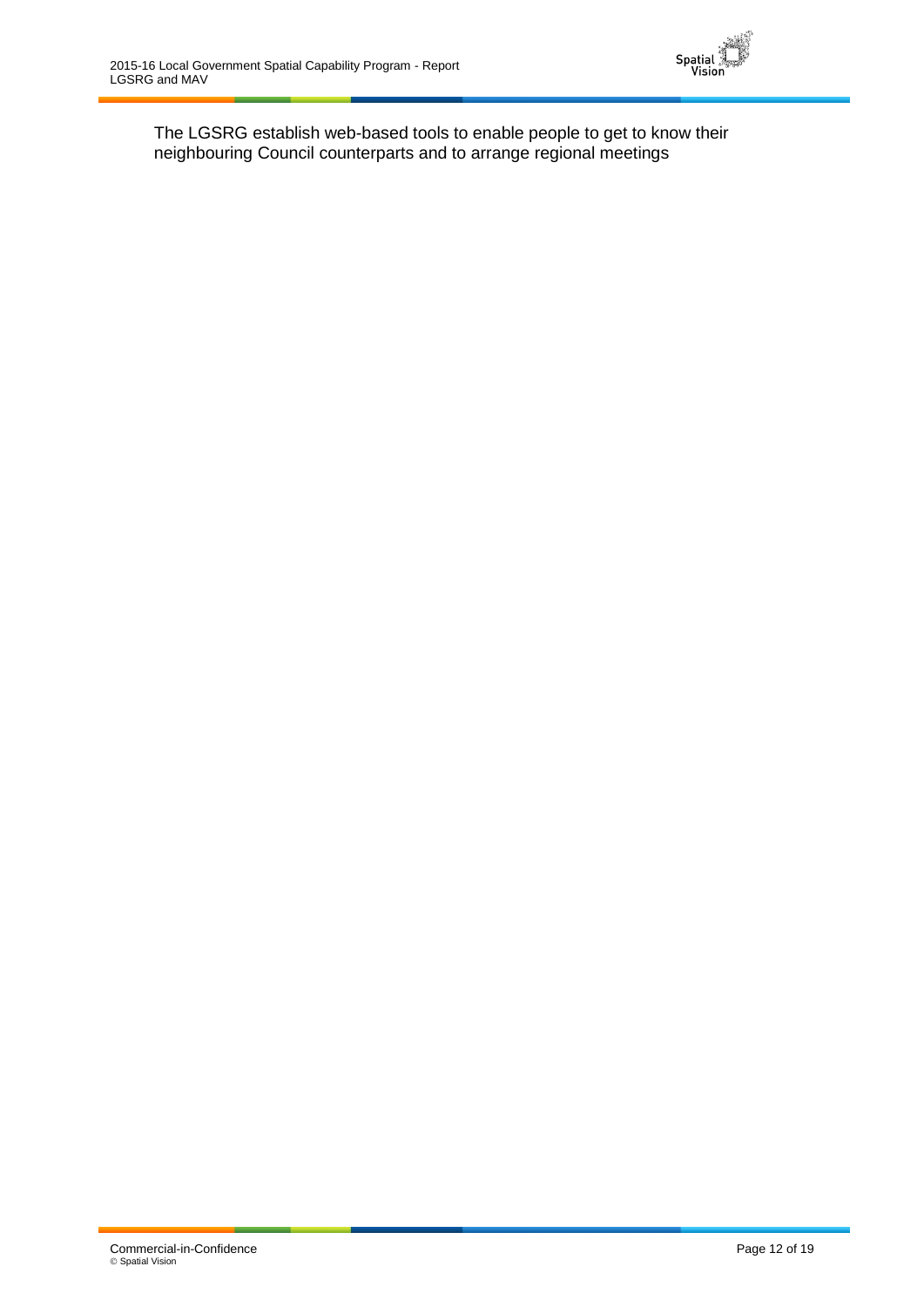

# <span id="page-12-0"></span>**Appendix A: Workshop participants**

| <b>First Name</b><br>▼ | <b>Surname</b>  | $\mathbf{v}$ Organisation<br>$\overline{\phantom{a}}$ | <b>Attending</b><br>$+1$ | <b>Attended</b>         |
|------------------------|-----------------|-------------------------------------------------------|--------------------------|-------------------------|
| <b>Bruce</b>           | Eaton           | Mildura Rural City Council                            | Ararat                   | Ν                       |
| Diane                  | Daniell         | <b>Central Goldfields Shire Council</b>               | Ararat                   | Y                       |
| Matthew                | Swards          | City of Ballarat                                      | Ararat                   | Y                       |
| <b>Nicholas</b>        | <b>Hendriks</b> | Southern Grampians Shire Council                      | Ararat                   | Y                       |
| Paul                   | Skeen           | Northern Grampians Shire Council                      | Ararat                   | Y                       |
| Peter                  | Debicki         | DELWP (Presenter)                                     | Ararat                   | Y                       |
| Samantha               | McDougall       | Moyne Shire Council                                   | Ararat                   | Y                       |
| <b>TOTALS</b>          | exc presenters  |                                                       |                          | $\overline{\mathbf{5}}$ |
|                        |                 |                                                       |                          |                         |
| Ashlev                 | Bishop          | <b>Benalla Rural City Council</b>                     | Benalla                  | Y                       |
| <b>Barrett</b>         | Higman          | Alpine Shire Council                                  | Benalla                  | Y                       |
| <b>Brian</b>           | Lugg            | <b>Loddon Shire Council</b>                           | Benalla                  | Y                       |
| Chris                  | Rootsey         | <b>Towong Shire</b>                                   | Benalla                  | Y                       |
| Di                     | <b>Brock</b>    | <b>Strathbogie Shire Council</b>                      | <b>Benalla</b>           | Y                       |
| Fiona                  | Spencer         | Strathbogie Shire Council                             | Benalla                  | Y                       |
| James                  | Hargreaves      | <b>Moira Shire Council</b>                            | Benalla                  | Ν                       |
| Jane                   | Kaye            | Rural City of Wangaratta                              | <b>Benalla</b>           | Y                       |
| Jenny                  | Levy            | <b>Benalla Rural City Council</b>                     | <b>Benalla</b>           | Υ                       |
| Robert                 | Graves          | Mansfield Shire Council                               | Benalla                  | Y                       |
| <b>Steve</b>           | Ryan            | <b>Melton City Council</b>                            | <b>Benalla</b>           | Y                       |
| Tim                    | Clarke          | Indigo Shire Council                                  | <b>Benalla</b>           | Y                       |
| <b>TOTALS</b>          | exc presenters  |                                                       |                          | 11                      |

| Ben           | Crockett         | City of Darebin                | Melbourne | Ν  |
|---------------|------------------|--------------------------------|-----------|----|
| <b>Bright</b> | Osagiede         | <b>Brimbank City Council</b>   | Melbourne | Ν  |
| Cheryl        | Morahan          | Latrobe City Council           | Melbourne | γ  |
| Gerry         | <b>Battaglia</b> | City of Stonnington            | Melbourne | Ν  |
| Jane          | Forse            | City of Melbourne              | Melbourne | Υ  |
| Jesse         | Cardey           | <b>City of Greater Geelong</b> | Melbourne | Y  |
| John          | Cole             | City of Yarra                  | Melbourne | Y  |
| Kathryn       | <b>Hailes</b>    | <b>Whittlesea Council</b>      | Melbourne | Y  |
| Li            | Jiang            | City of Stonnington            | Melbourne | Y  |
| Matthew       | Szymczak         | <b>City of Greater Geelong</b> | Melbourne | Y  |
| Michael       | Zatorsky         | <b>City of Greater Geelong</b> | Melbourne | Υ  |
| Neil          | Adamson          | <b>Mitchell Shire Council</b>  | Melbourne | Y  |
| Peta          | <b>Moores</b>    | <b>City of Greater Geelong</b> | Melbourne | Ν  |
| Peter         | Debicki          | <b>DELWP</b> (Presenter)       | Melbourne | Y  |
| Senavi        | Abeykoon         | West Wimmera Shire Council     | Melbourne | Ν  |
| Surag         | Kulkami          | City of Kingston               | Melbourne | Y  |
| Will          | McIntosh         | City of Melbourne              | Melbourne | Y  |
| Tim           | Goss             | Macedon Ranges Shire Council   | Melbourne | Υ  |
| Tim           | Warfe            | Colac Otway Shire              | Melbourne | Y  |
| Phil          | <b>Hughes</b>    | Mornington Peninsula Shire     | Melbourne | Υ  |
| <b>TOTALS</b> | exc presenters   |                                |           | 16 |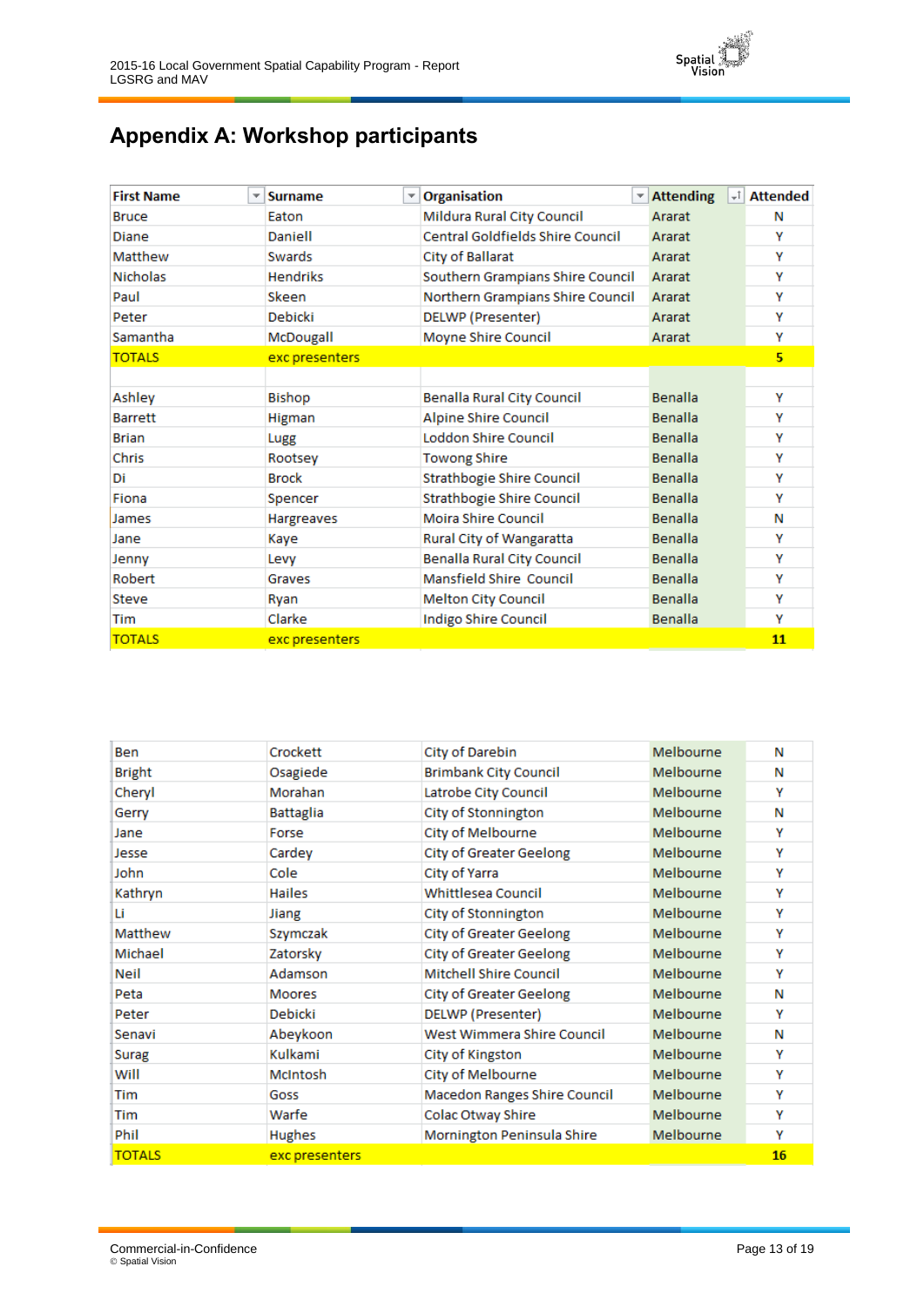2015-16 Local Government Spatial Capability Program - Report LGSRG and MAV



| Andrew           | Lacey          | <b>Yarra Ranges Council</b>    | Nunawading | Y  |
|------------------|----------------|--------------------------------|------------|----|
| Andrew           | Rutherford     | Maroondah City Council         | Nunawading | Y  |
| Anne             | Qiu            | City of Monash                 | Nunawading | Y  |
| Claudia          | Michienzi      | City of Port Phillip           | Nunawading | Y  |
| Emma             | James          | <b>Frankston City Council</b>  | Nunawading | Y  |
| Greg             | Dunmill        | Moreland City Council          | Nunawading | Y  |
| Gregory          | Day            | Whitehorse City Council        | Nunawading | Υ  |
| Jeanette         | Paoletti       | <b>Whitehorse City Council</b> | Nunawading | Y  |
| Juan             | Pufleau        | <b>Frankston City Council</b>  | Melbourne  | Y  |
| Leon             | Grinszpan      | City of Boroondara             | Nunawading | Ν  |
| Mike             | Johnston       | <b>Melton City Council</b>     | Nunawading | Υ  |
| Milind           | Joshi          | City of Greater Dandenong      | Nunawading | Υ  |
| Nigel            | Wells          | City of Port Phillip           | Nunawading | Υ  |
| Peter            | Debicki        | DELWP (Presenter)              | Nunawading | Υ  |
| <b>Stuart</b>    | McDougall      | Maribyrnong City Council       | Nunawading | Y  |
| Yingxin          | Wu             | City of Boroondara             | Nunawading | Y  |
| <b>TOTALS</b>    | exc presenters |                                |            | 14 |
|                  |                |                                |            |    |
| <b>STATEWIDE</b> |                |                                |            | 46 |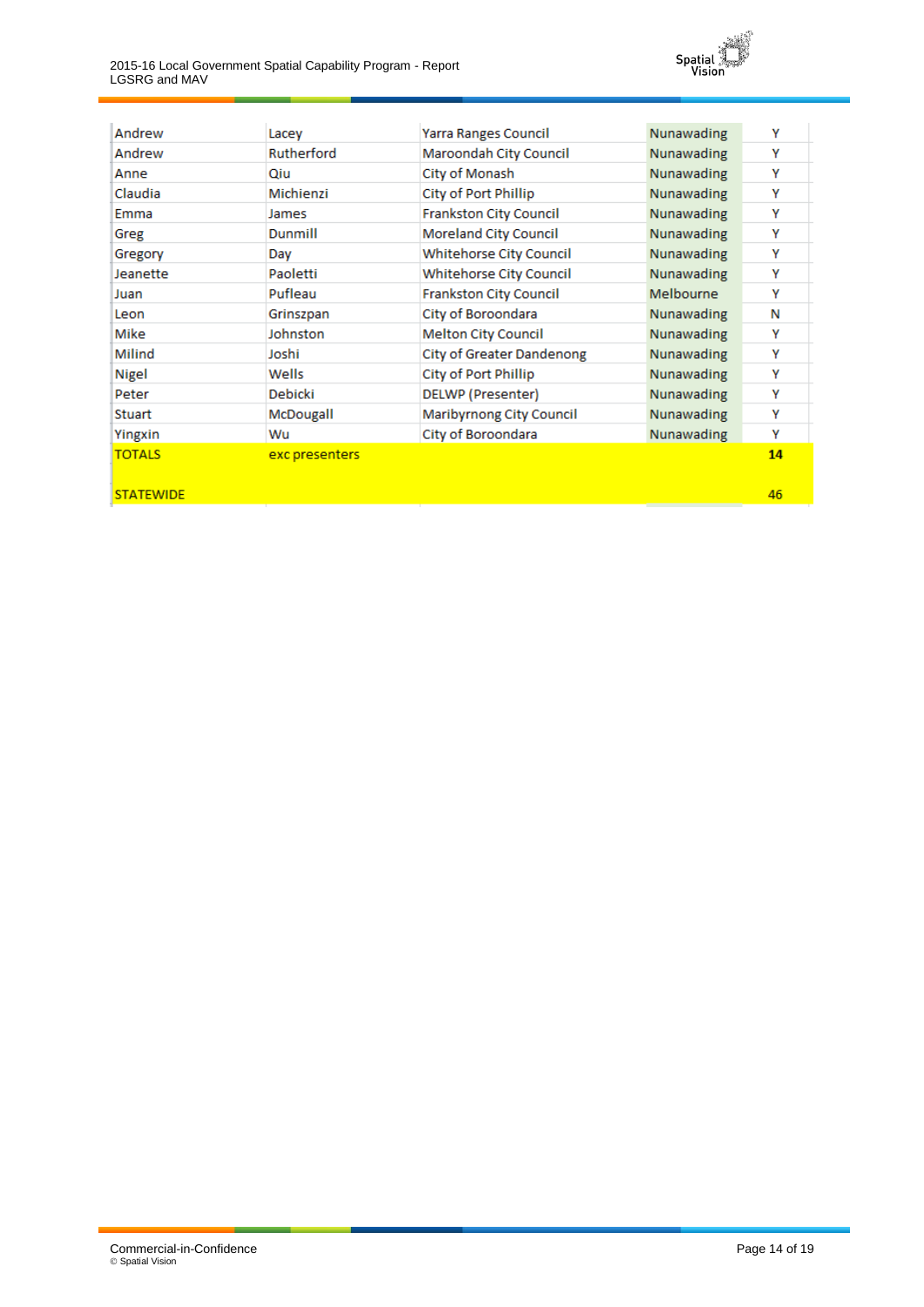

# <span id="page-14-0"></span>**Appendix B: User Stories generated in workshops**

#### **Playgrounds**

| As a tourist I want to know<br>where I can find the hidden<br>gems of playgrounds. Where<br>do the locals go? So that I can<br>prioritise stops as I am<br>passing through town or the<br>region. | As a parent, I want to know<br>the location and facility details<br>of local playgrounds, as well<br>as proximity to services, to<br>make informed decisions for<br>my children | My playgroup are looking for<br>a new place to take our<br>children that has safe play<br>equipment suitable for<br>different ages and needs<br>especially 'special needs'<br>such mobility and sensory. |
|---------------------------------------------------------------------------------------------------------------------------------------------------------------------------------------------------|---------------------------------------------------------------------------------------------------------------------------------------------------------------------------------|----------------------------------------------------------------------------------------------------------------------------------------------------------------------------------------------------------|
| As a professional tour<br>organiser, I want to plan stops<br>around child-friendly locations                                                                                                      | As a tourist, I want to plan<br>stops around locations where<br>my children can play safely<br>and thoroughly                                                                   | As a member of the<br>community, I want to know<br>where my nearest facility is so<br>I can live a healthy and active<br>lifestyle                                                                       |
| As a business owner, I want<br>to make business decisions<br>based on the location of<br>playgrounds                                                                                              |                                                                                                                                                                                 |                                                                                                                                                                                                          |

#### **Rubbish Collection**

| collection to avoid searching |  |
|-------------------------------|--|
|-------------------------------|--|

#### **Dog Off Leash**

| As a member of the<br>community, I want to inform<br>my visiting friends where,<br>when and how they can walk<br>their dogs. | As a dog owner, I want to<br>know where off leash areas<br>are so I can exercise my dog<br>freely and not have to rely on<br>signage   | As a member of the<br>community who prefers not to<br>be around dogs, I want know<br>where they are allowed off<br>lead so I can avoid unwanted<br>interactions and waste. |
|------------------------------------------------------------------------------------------------------------------------------|----------------------------------------------------------------------------------------------------------------------------------------|----------------------------------------------------------------------------------------------------------------------------------------------------------------------------|
| As a professional tour<br>organiser, I want to plan stops<br>around dog-friendly locations                                   | As a tourist, I want to plan<br>stops around locations where<br>I know I can exercise my dog,<br>and to not have to rely on<br>signage |                                                                                                                                                                            |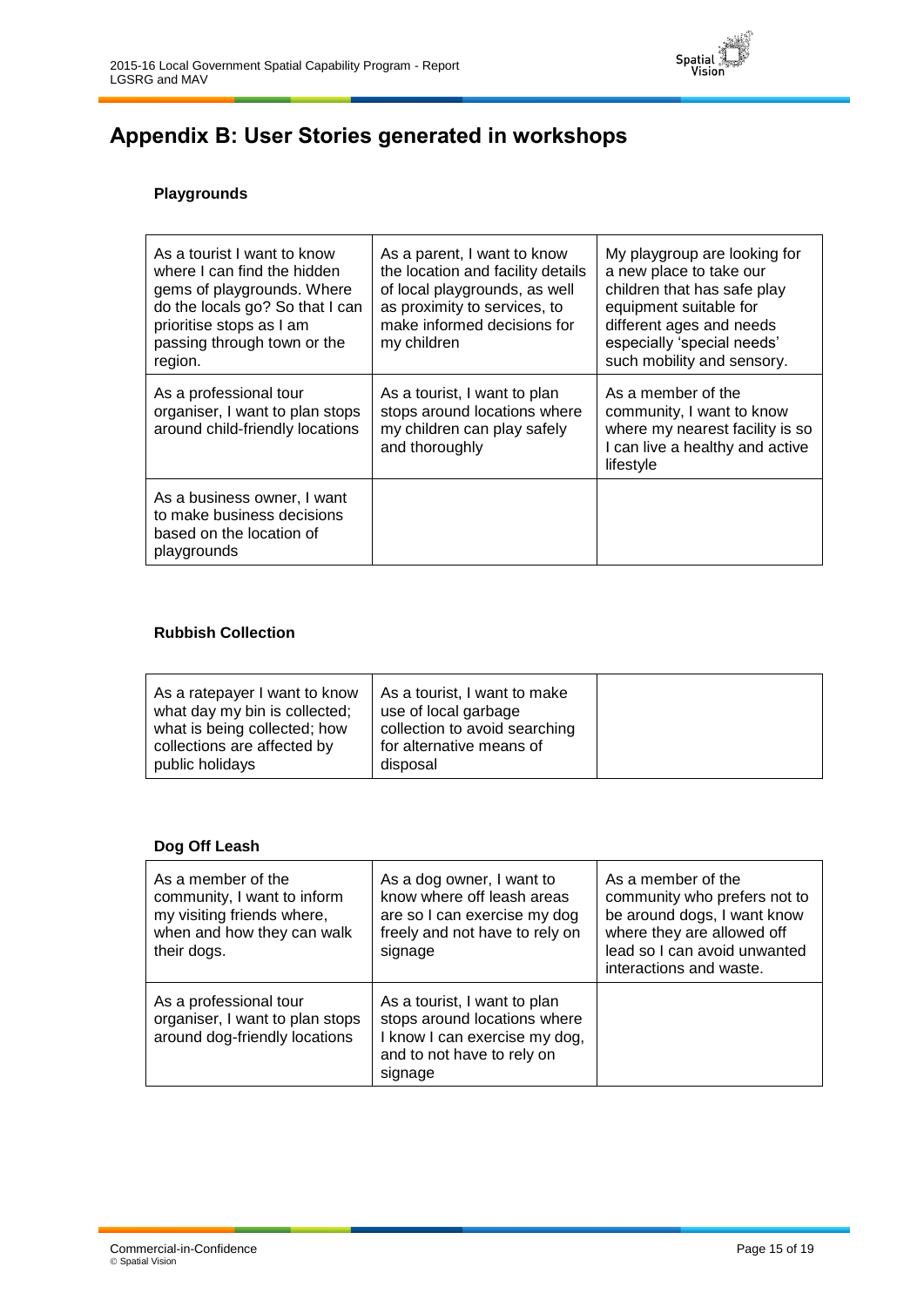

# <span id="page-15-0"></span>**Appendix B: User Stories generated in workshops - Other**

#### **Government Projects**

|--|--|

#### **Local events**

| As a member of the<br>community, I want to know<br>what events $-$ such as<br>markets $-$ are on, where they<br>are on and when, so I can plan<br>my weekends around<br>engaging with the community |  |  |
|-----------------------------------------------------------------------------------------------------------------------------------------------------------------------------------------------------|--|--|
|-----------------------------------------------------------------------------------------------------------------------------------------------------------------------------------------------------|--|--|

#### **Food and health inspection**

| As a diner, I want to be aware<br>of the inspection history of<br>restaurants so I can support<br>good businesses and avoid |  |
|-----------------------------------------------------------------------------------------------------------------------------|--|
| poor ones                                                                                                                   |  |

#### **Building and parking accessibility**

| As a resident, I want to know<br>As a person with accessibility<br>needs, I want to know where I<br>where I can take my friends<br>can comfortably go without<br>with accessibility needs<br>worrying about whether I will<br>be accommodated |  |
|-----------------------------------------------------------------------------------------------------------------------------------------------------------------------------------------------------------------------------------------------|--|
|-----------------------------------------------------------------------------------------------------------------------------------------------------------------------------------------------------------------------------------------------|--|

#### **Animal ownership restrictions**

#### **Parking zones**

| As a working person, I want to $\vert$ As someone who uses<br>know which areas around my | disabled parking, I want to                               |
|------------------------------------------------------------------------------------------|-----------------------------------------------------------|
| work are zoned so I can find<br>places to park my car for free                           | know where I can park to plan<br>my life more effectively |

#### **Planning**

|--|

#### **Infrastructure**

| As a cyclist, I want<br>government maintained data<br>about local bike paths so I can<br>select the safest route to ride |  |  |
|--------------------------------------------------------------------------------------------------------------------------|--|--|
|--------------------------------------------------------------------------------------------------------------------------|--|--|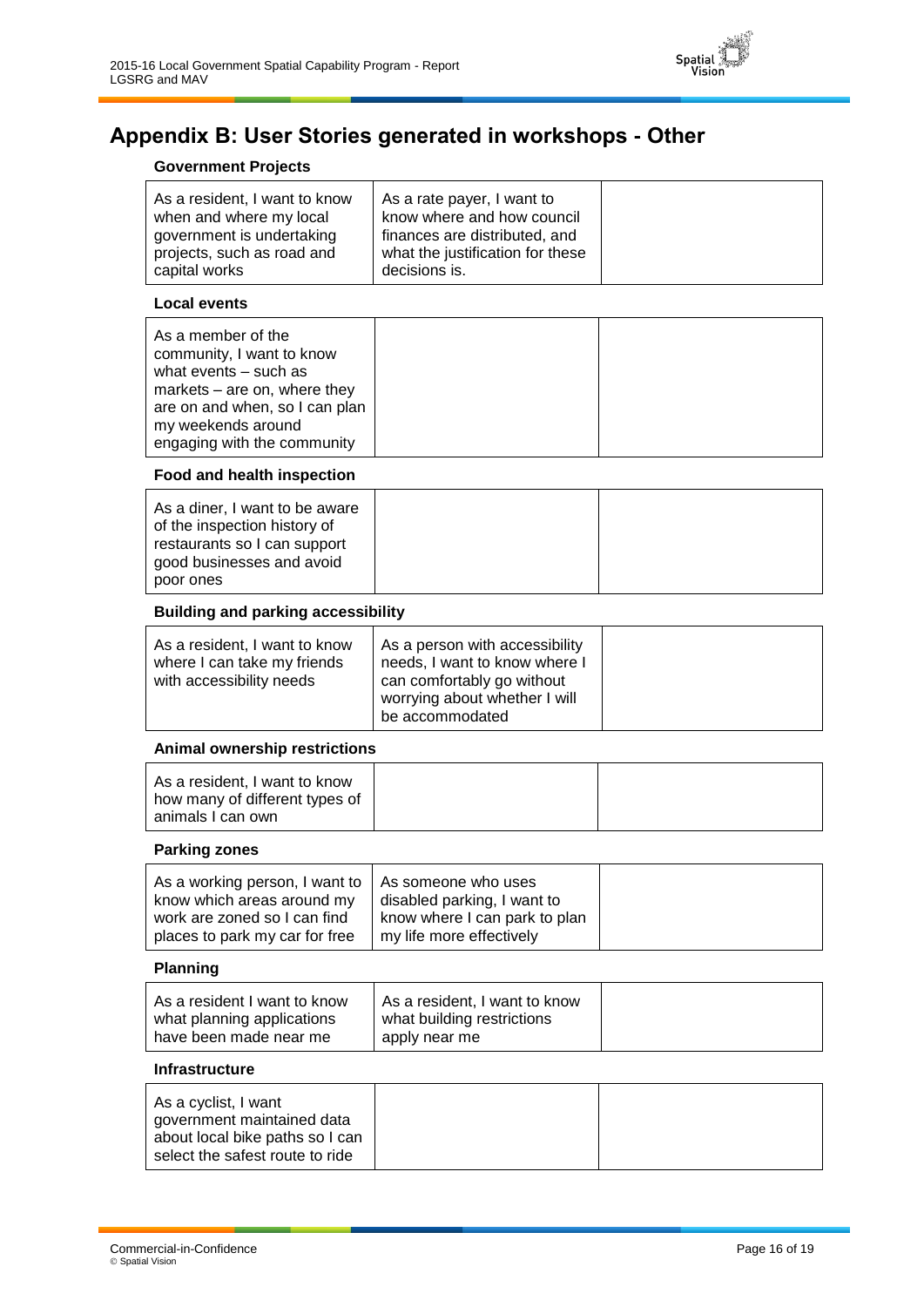

#### **Free camping areas**

| As a grey nomad, I want to<br>know where I can park my RV<br>for free and still be near |  |
|-----------------------------------------------------------------------------------------|--|
| facilities and entertainment                                                            |  |

#### **Broadband access**

| As a resident, I want to know<br>what areas have access to<br>broadband internet so I can |  |
|-------------------------------------------------------------------------------------------|--|
| make informed decisions                                                                   |  |
| about where to live                                                                       |  |

#### **Horse-friendly infrastructure**

| As an avid horse rider, I want<br>to know where I can stop with<br>my horses overnight and what |  |
|-------------------------------------------------------------------------------------------------|--|
| horse-specific trails I can use<br>to get around                                                |  |
|                                                                                                 |  |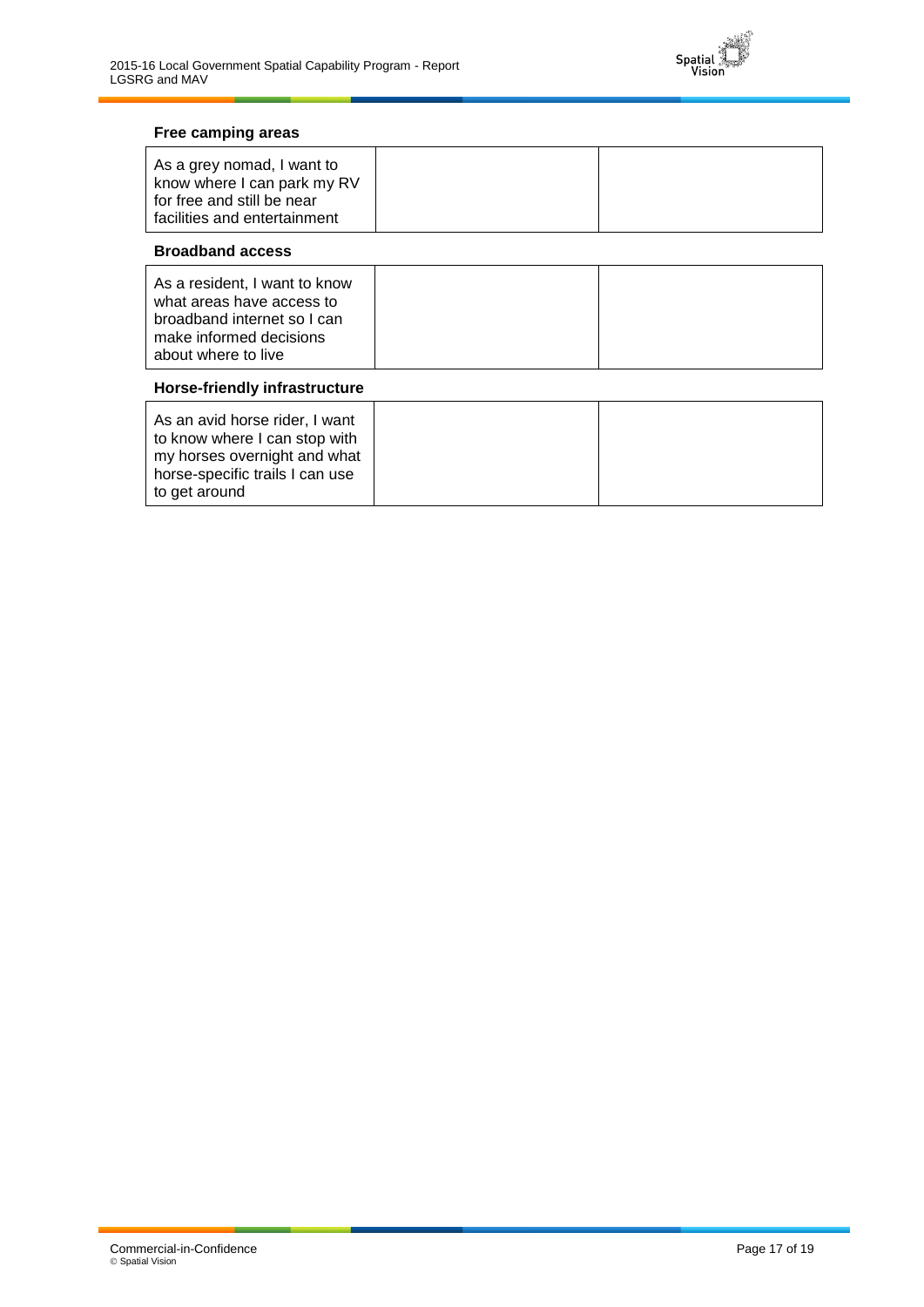

# <span id="page-17-0"></span>**Appendix C: Suggested LGSRG Roles/ Actions from Workshops**

# **Ararat**

- **Voice for Councils**
- **Representative of Councils**
- Advocate and conduit to State and Federal Govts  $\bullet$
- Identify best practice across Govt, learn from each other
- Assist, support and encourage collaboration
- Disseminate information
- Assist the formalising of regional GIS groups and support running of meetings and communications inc:
	- $-$  calendar of meetings
	- contact details for members
	- use Google Groups



# **Benalla**

- Advocate for GIS in LG and LG for GIS
- Run workshops to make spatial improvements  $\bullet$
- Communicate to LG about what is happening across LG  $\bullet$
- Collaborate with other organisations to ensure projects are taking spatial  $\bullet$ into account
- Increase awareness of role and significance of 'Data Scientists (GIS  $\bullet$ officers) in Councils, across LG
- Promote data standards including for open data  $\bullet$
- Share knowledge and ways of doing things  $\bullet$
- Motivate and encourage people to do GIS jobs  $\bullet$
- Help connect people, create/foster a geospatial community  $\bullet$
- Provide an opportunity to get together  $\bullet$
- Coordinate and challenge people to do things as a sector  $\bullet$
- Enable people to join meetings use goto (or similar) webinar tools  $\bullet$
- Support Council's contribute by 'in kind' as alternative to \$1,000  $\bullet$